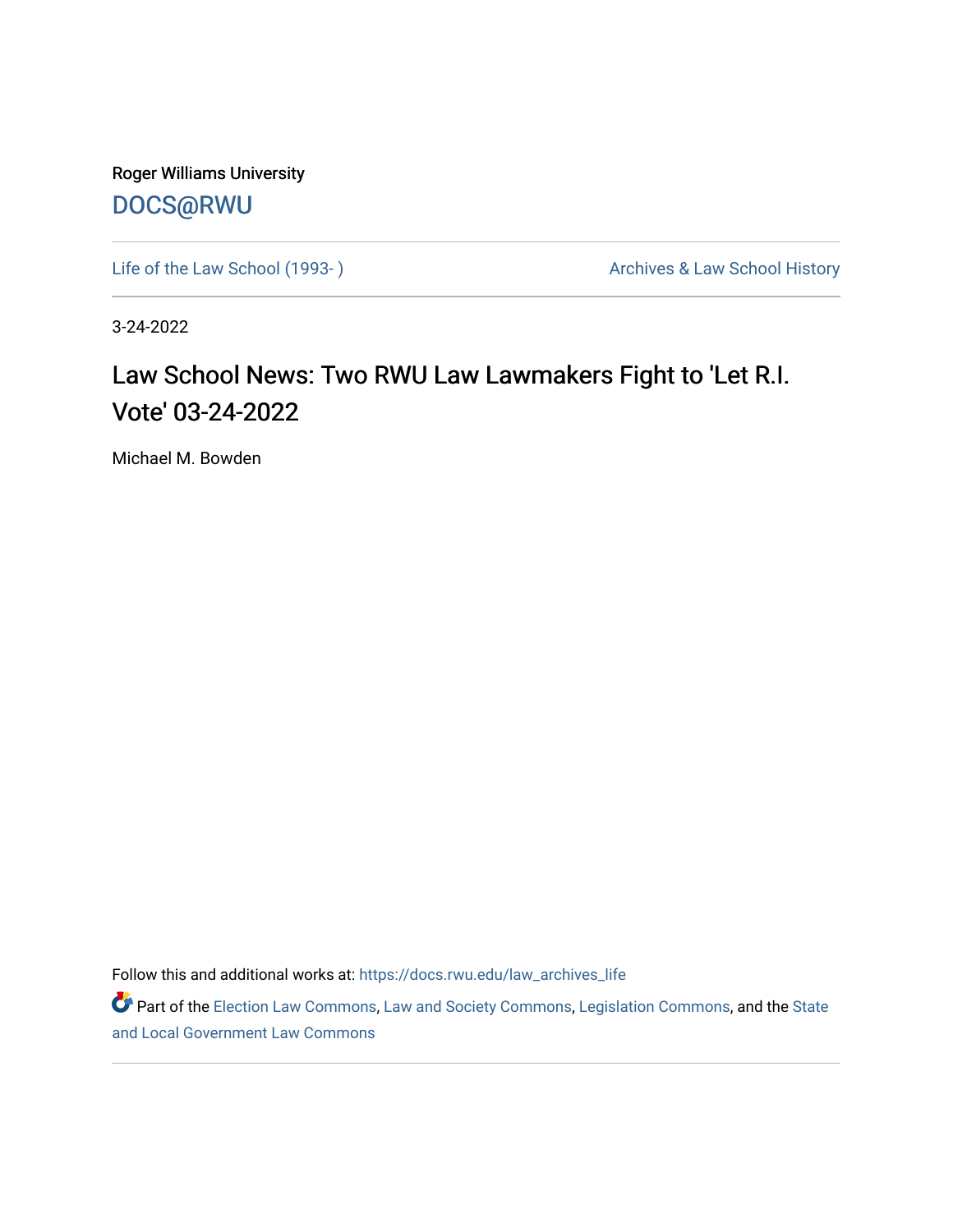## *Law School News*

## Two RWU Law Lawmakers Fight to 'Let R.I. Vote'

State Senator Dawn Euer L'10 and 1L House Majority Whip Katherine Kazarian are leading the charge for the Let RI Vote Act, which would make permanent the changes Rhode Island put in place during the pandemic.

March 24, 2022 | Michael M. Bowden



Let RI Vote Act co-sponsors: Senator Dawn Euer L'10 (D-RI District 13), left, and R.I. House Majority Whip Katherine Kazarian, a current RWU Law 1L.

While Congress struggles to pass federal voter rights legislation, a pair of RWU Law-affiliated lawmakers – Senator Dawn Euer L'10 (D-RI District 13, Newport), and current 1L, House Majority Whip Katherine Kazarian (D-RI District 63) – are focusing on the Ocean State as lead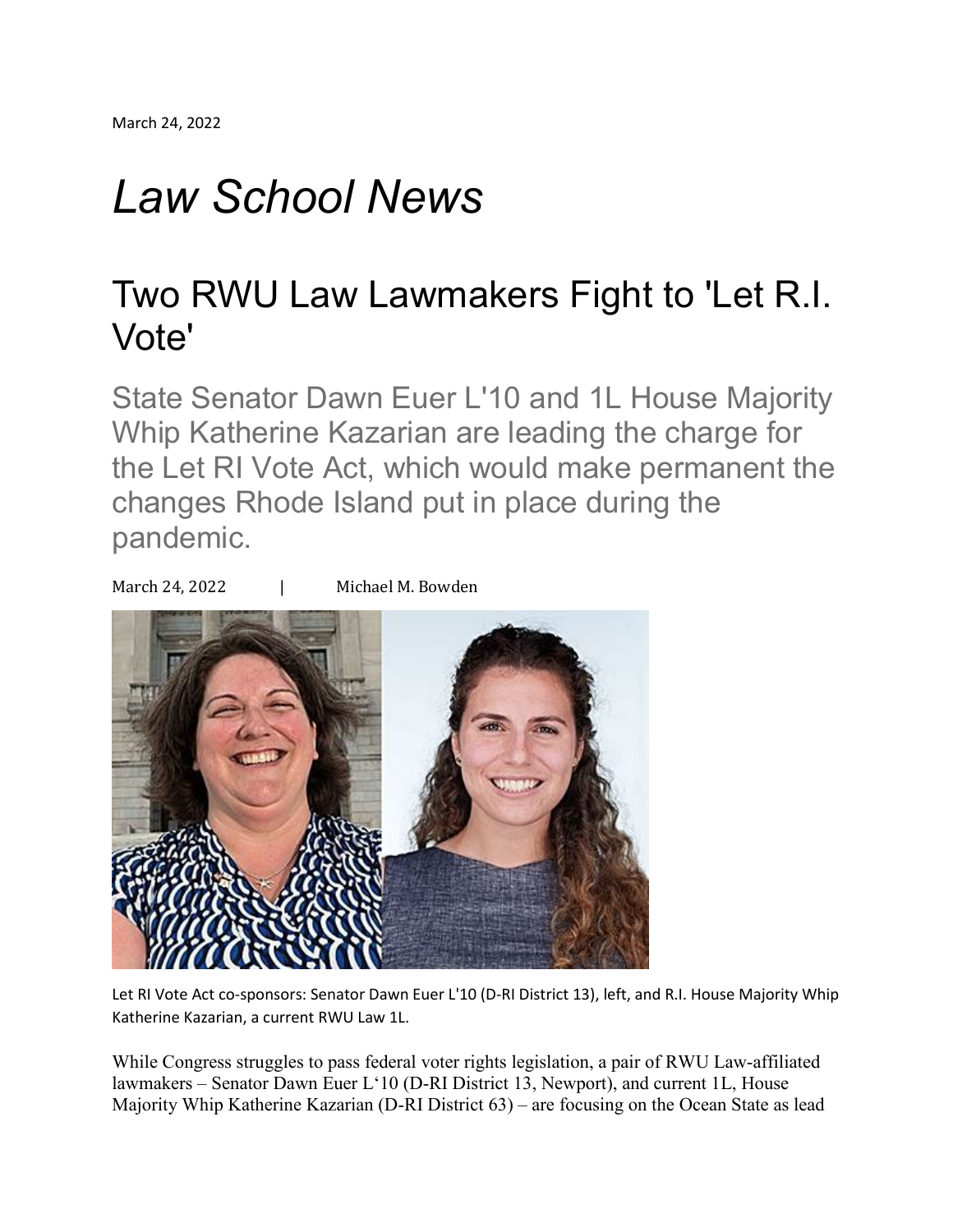co-sponsors of the Let RI Vote Act, which aims to make permanent the changes Rhode Island put in place during the pandemic to make voting safer and easier.

"In the 2020 election cycle, we saw how the changes that we made for the pandemic really helped people get out to vote," Kazarian said. "The Board of Elections liked them, our constituents liked them – we had a record number of people vote in the 2020 election. And so many people told me that they loved the new processes. It made it easier for them to plan to vote, rather than just hoping that their schedules worked out on Election Day."

Kazarian added that the bill would also help avoid voter confusion. "People voted in a certain way in 2020," she said. "I would hate to have people go to vote in 2022 and have all the rules changed on them. We want to be consistent. Because at the end of the day, it's all about getting people engaged, getting them registered and getting them to participate in democracy."

The Let RI Vote Act would, among other things, expand the right to vote early, either in-person or by mail; allow voters to apply for a mail-in ballot online; require every community to have at least one ballot drop box; and set up a multilingual hotline to inform voters about the process. It would also eliminate the requirement that voters secure the signatures of two witnesses or a notary public to use a mail ballot. Instead voter identity would be confirmed by a signature verification process.

Such rules, Euer pointed out, have made Rhode Island an outlier.

"We're the only state, besides Alabama I think, that has that requirement," she said. "I don't know the history of how [such rules] came to exist in Rhode Island, but they've ended up just being 'security theater' and a barrier for folks. It's critically important for any state government to modernize and update its processes to reflect changing times."

Kazarian agreed. "In some ways Rhode Island is in the minority" regarding voting rules," she said. "Passing Let Rhode Island Vote would align it more with the majority."

Currently in committee, the bill has a good chance of passing in time for the Fall 2020 elections, according to both lawmakers.

"Katie and I have spent a lot of time having conversations and trying to get everybody on the same page. I'm feeling very positive about it," Euer said. "I've worked on these issues for a long time and it was actually an area of my practice. Prior to being elected, I represented clients before the Board of Elections and litigated election matters in Superior Courts. From my perspective, anything we can do to improve access for folks is really something we should be doing."

Kazarian is also cautiously optimistic.

"I don't think it's ever easy to pass legislation, no matter what you're trying to do," she said. "This is a very nuanced, complicated topic, and we're trying to make sure that everybody's questions and concerns are answered. By the time we are able to get this bill to the floor,